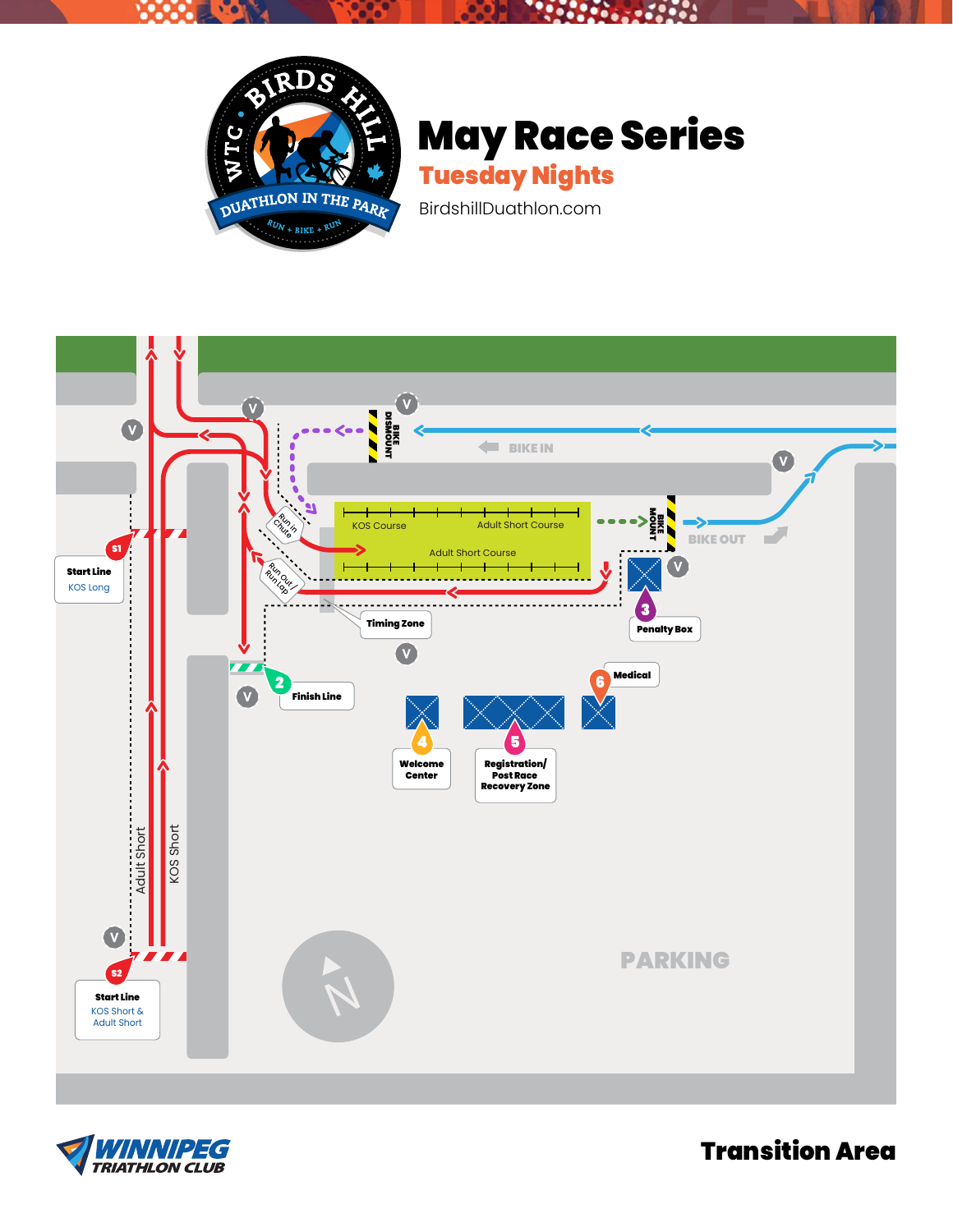## **Property Company RADON DOCTOR**



BirdshillDuathlon.com

 $R_{UN}$  + BIKE + RU

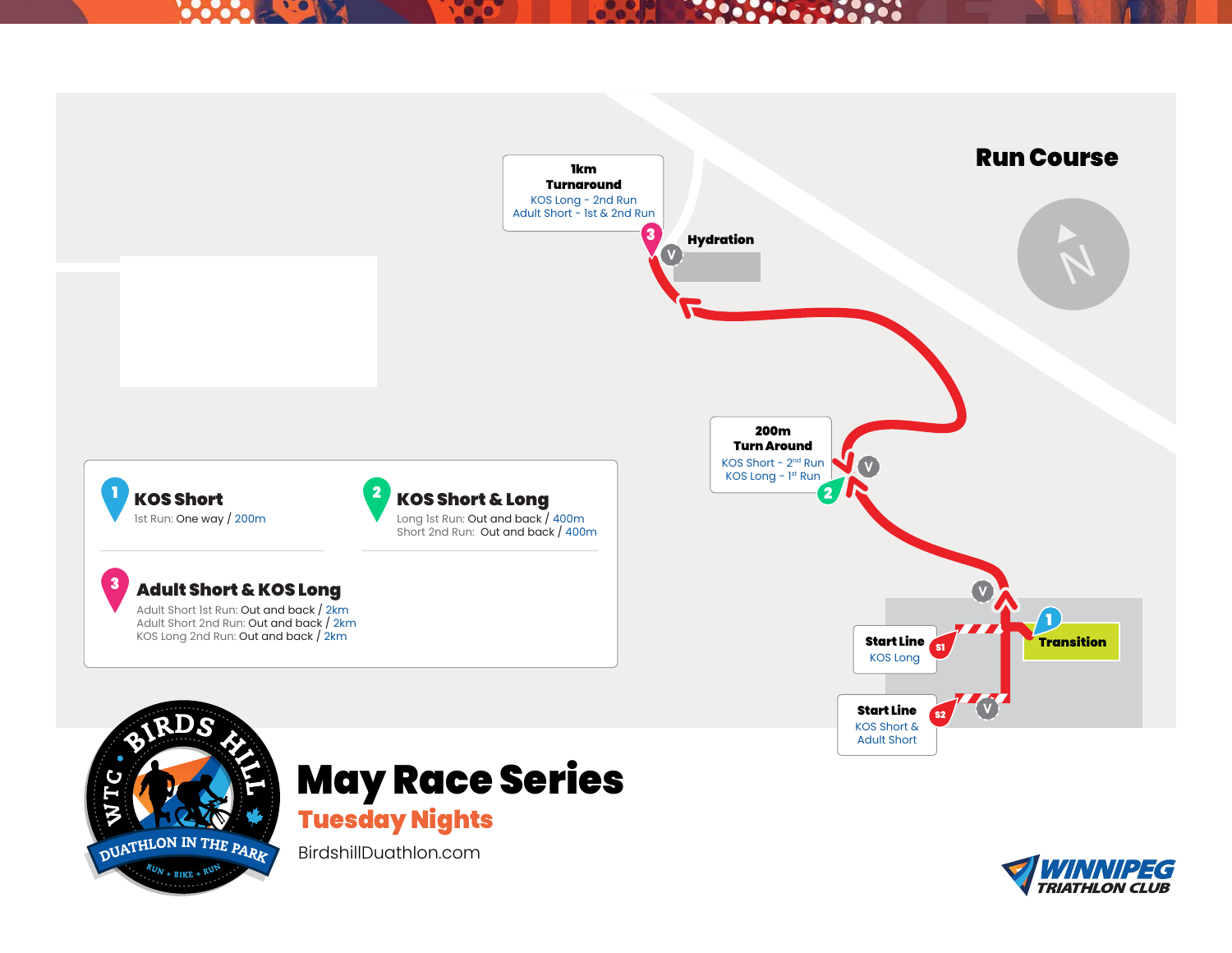

## May Race Series Tuesday Nights

BirdshillDuathlon.com



![](_page_2_Picture_4.jpeg)

Bike Course